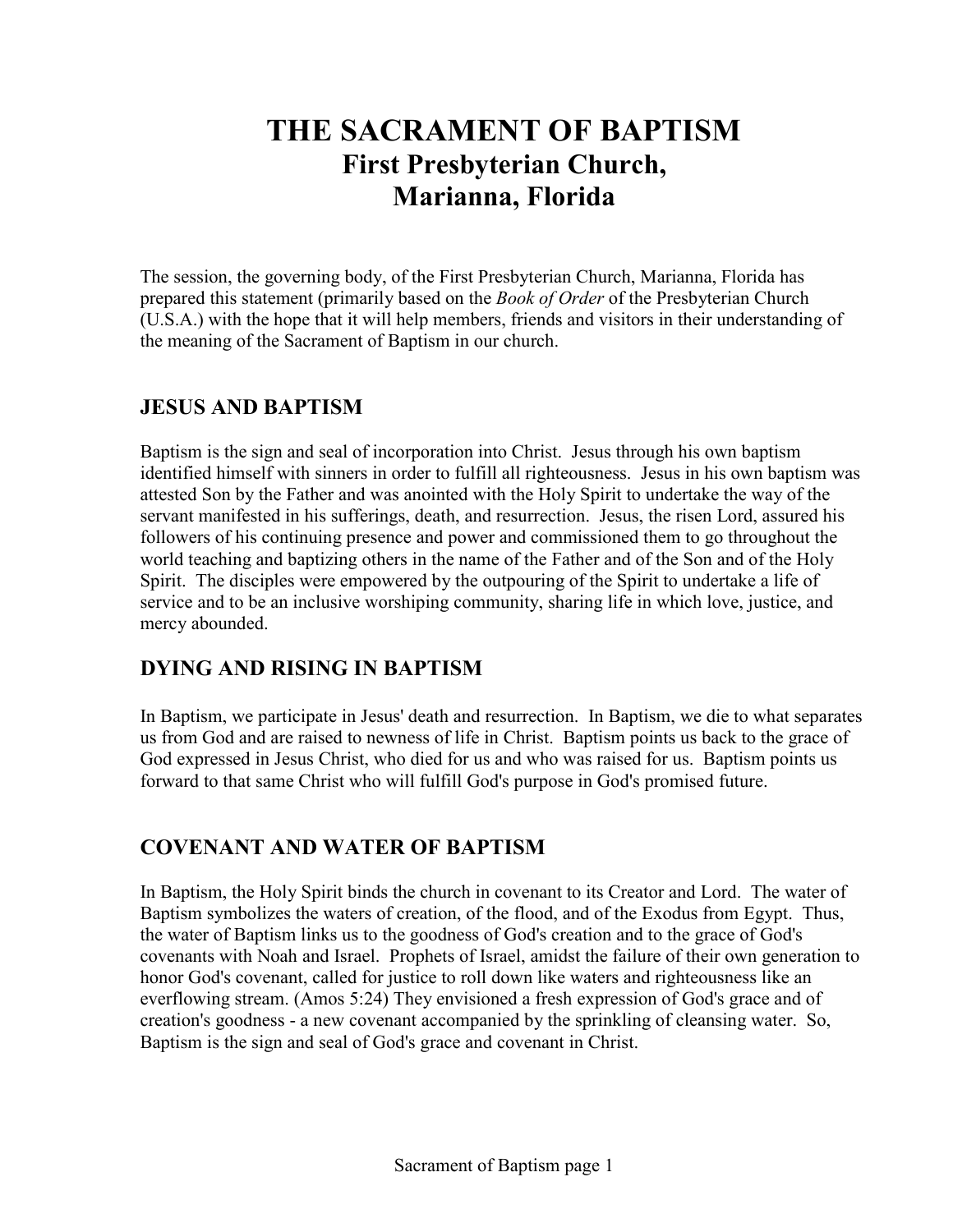# INCLUSION IN THE COVENANT OF GRACE

As circumcision was the sign and symbol of inclusion in God's grace and covenant with Israel, so Baptism is the sign and symbol of inclusion in God's grace and covenant with the church. As an identifying mark, Baptism signifies

- the faithfulness of God,
- the washing away of sin,
- rebirth,
- putting on the fresh garment of Christ,
- being sealed by God's Spirit,
- adoption into the covenant family of the church,
- resurrection and illumination in Christ.

#### UNION WITH CHRIST AND ONE ANOTHER

The body of Christ is One, and Baptism is the bond of unity in Christ. As they are united with Christ through faith, Baptism unites the people of God with each other and with the church of every time and place. Barriers of race, gender, status, and age are to be transcended. Barriers of nationality, history, and practice are to be overcome.

# BAPTISM, GRACE, REPENTANCE, COMMISSIONING

Baptism enacts and seals what the Word proclaims: God's redeeming grace offered to all people. Baptism is God's gift of grace and also God's summons to respond to that grace. Baptism calls to repentance, to faithfulness, and to discipleship. Baptism gives the church its identity and commissions the church for ministry to the world.

# SIGN AND SEAL OF GOD'S FAITHFULNESS

God's faithfulness signified in Baptism is constant and sure, even when human faithfulness to God is not. Baptism is received only once. The efficacy of Baptism is not tied to the moment when it is administered, for Baptism signifies the beginning of life in Christ, not its completion. God's grace works steadily, calling to repentance and newness of life. God's faithfulness needs no renewal. Human faithfulness to God needs repeated renewal. Baptism calls for decision at every subsequent stage of life's way, both for those whose Baptism attends their profession of faith, and for those who are nurtured from childhood within the family of faith.

# "ONE BAPTISM": IT'S MEANING

Both believers and their children are included in God's covenant love. Children of believers are to be baptized without undue delay, but without undue haste. Baptism, whether administered to those who profess their faith or to those presented for Baptism as children, is one and the same Sacrament.

The Baptism of children witnesses to the truth that God's love claims people before they are able to respond in faith.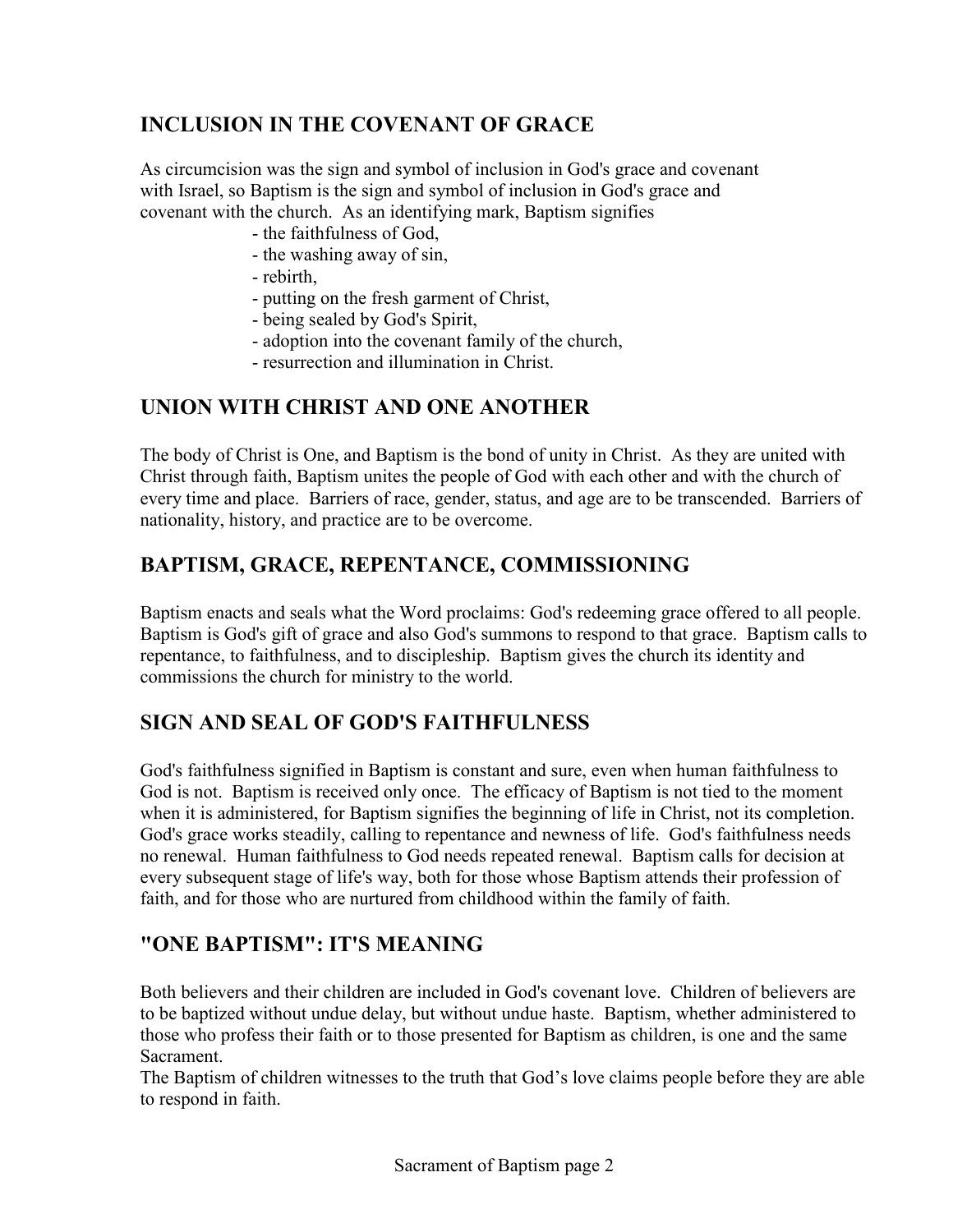The Baptism of those who enter the covenant upon their own profession of faith witnesses to the truth that God's gift of grace calls for fulfillment in a response of faithfulness.

#### REMEMBERING ONE'S BAPTISM

Baptism is received only once. There are many times in worship, however, when believers acknowledge the grace of God continually at work. As they participate in the celebration of another's Baptism, as they experience the sustaining nurture of the Lord's Supper, and as they reaffirm the commitments made at Baptism, they confess their ongoing need of God's grace and pledge anew their obedience to God's covenant in Christ.

#### ONE BODY, ONE BAPTISM

As there is one body, there is one Baptism. (Ephesians 4:4-6) The Presbyterian Church (U.S.A.) recognizes all Baptisms with water in the name of the Father, of the Son, and of the Holy Spirit administered by other Christian churches.

# RESPONSIBILITY FOR BAPTISM

For reasons of order, Baptism shall be authorized by the session, administered by a minister of the Word and Sacrament, and accompanied by the reading and proclaiming of the Word. Baptism is celebrated in a service of public worship. Extraordinary circumstances may call for the administration of Baptism apart from the worship of the whole congregation. In such cases care should be taken that

- the congregation be represented by one or more members of the session;
- a proper understanding of the meaning of the Sacrament be offered by the minister;
- the session be consulted when possible;
- the Baptism be reported by the officiating minister and recorded by the session.

# RESPONSIBILITIES OF THE SESSION

The session's responsibilities for Baptism are:

- encouraging parents to present their children for Baptism, reminding them that children of believers are to be baptized without undue haste, but without undue delay, and authorizing the Baptism of those presented;
- admitting to Baptism, after appropriate instructions and examination, those not yet baptized who come making public their personal profession of faith;
- placing all baptized persons on the appropriate roll as members of the congregation;
- making certain that those baptized are nurtured in understanding the meaning of Baptism, of the Lord's Supper, and of their interrelation, and that they are surrounded by Christian encouragement and support.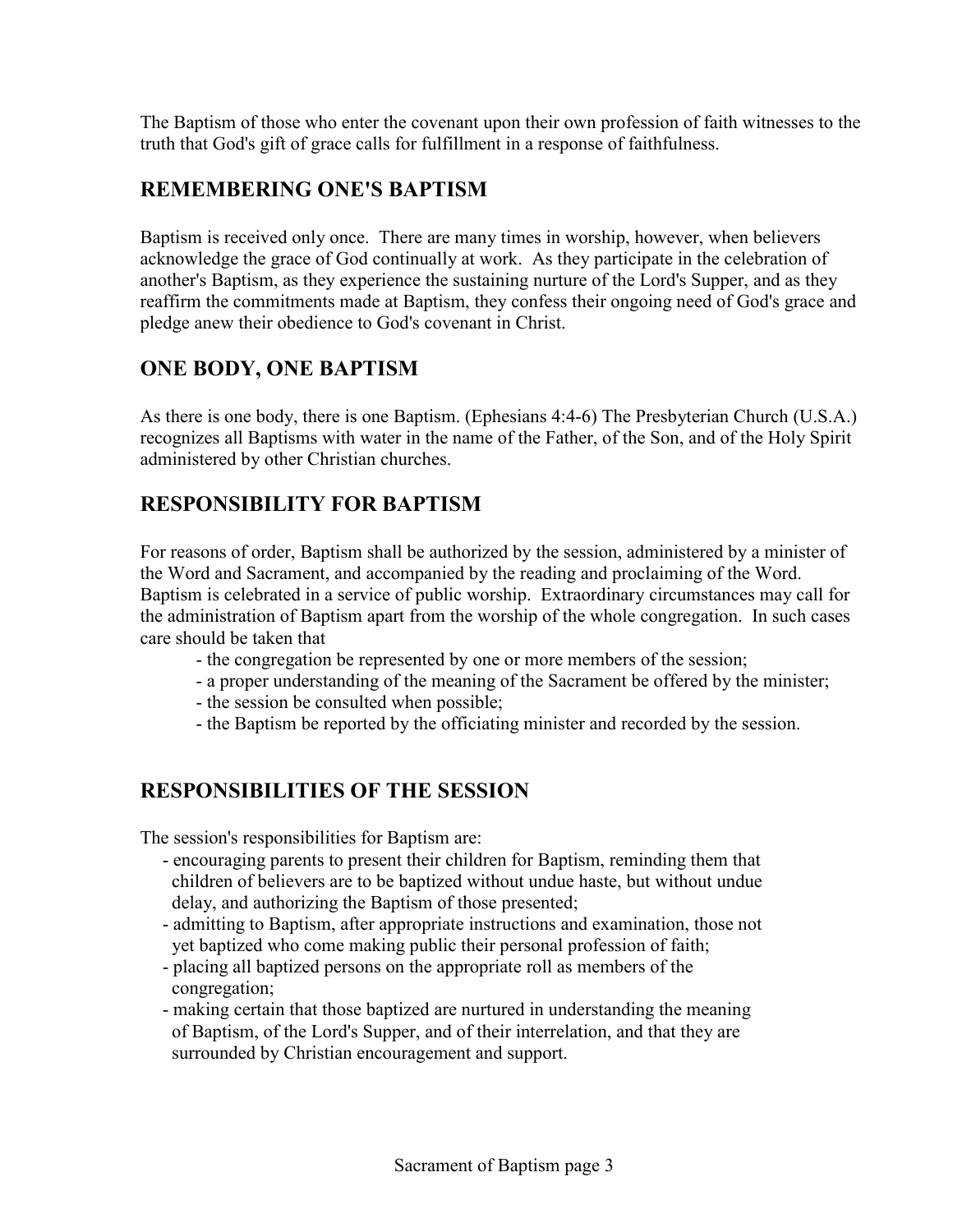# RESPONSIBILITIES OF THE CONGREGATION

The congregation as a whole, on behalf of the church universal, assumes responsibility for nurturing the baptized person in the Christian life. In exercising this ministry, the session may designate certain members of the congregation as representatives of the church charged with special responsibility for nurture. For any person who is being baptized, sponsor(s) may be appointed by the session in consultation with those desiring Baptism for themselves or for their children and given the specific role of nurturing the baptized person.

# PARENTAL RESPONSIBILITY

When a child is being presented for Baptism, ordinarily the parent(s) or one(s) rightly exercising parental responsibility shall be an active member of the congregation. Those presenting children for Baptism shall promise to provide nurture and guidance within the community of faith until the child is ready to make a personal profession of faith and assume the responsibility of active church membership. The session may also consider a request for the baptism of a child from a Christian parent who is an active member of another congregation. If the session approves such a request, it shall consult with the governing body of the other congregation and shall notify them when the Sacrament has been administered.

# THE SACRAMENT OF THE BAPTISM AT THE FIRST PRESBYTERIAN CHURCH, MARIANNA, FLORIDA

#### THE SACRAMENT OF BAPTISM FOR THE CHILDREN OF BELIEVERS

The celebration of the Sacrament of Baptism for the children of believers generally takes place in the early part of the Worship Service. Those presenting the children for baptism together with the elder who will be standing with them are invited at the appropriate time to join the pastor at the baptismal font, which is located generally at the front of the sanctuary on the east side closest to the fellowship hall.

Following a statement concerning the meaning of Baptism the pastor asks the following four or similar questions to those presenting the child for baptism:

- 1. Do you reaffirm your own faith in Jesus Christ as Savior and Lord?
- 2. Do you claim God's covenant promises on your child's behalf, and do you look in faith to the Lord Jesus Christ for his (her) salvation, as you do for your own?
- 3. Do you now unreservedly promise, in humble reliance upon God's grace, to set before \_\_\_\_\_\_\_\_\_\_\_\_\_\_\_\_\_\_\_ (name of child) an example of the new life in Christ?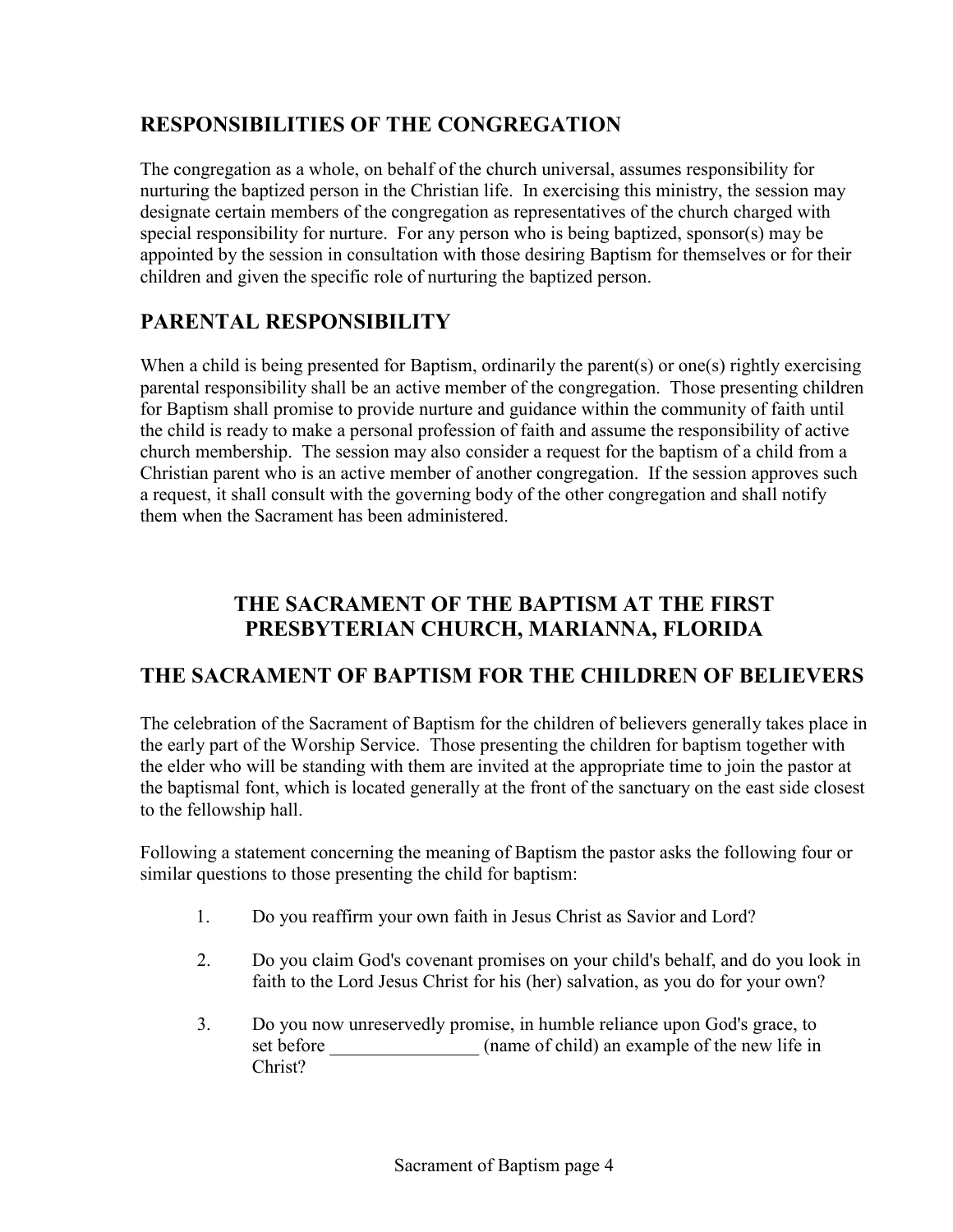4 . Do you promise to pray with and for her (him) and to bring her (him) up in the knowledge and love of God?

A member of the session, or an elder who is a member of the First Presbyterian Church, then asks the congregation the following or similar question:

Do you, the members of this congregation, in the name of the whole Church of Jesus Christ, undertake with \_\_\_\_\_\_\_\_\_\_\_\_\_\_\_\_\_\_\_\_\_\_\_\_\_\_ (name of father) and (name of mother) the Christian nurture of  $\qquad \qquad$  (name of child), so that in due time she (he) may confess faith in Jesus Christ as Lord and Savior and will you endeavor by your example and fellowship to strengthen his (her) family ties with the household of God? If you so do, please signify your acceptance of these responsibilities by standing.

While the congregation stands the Apostles' Creed or another creed of the church is affirmed and the pastor leads a prayer of thanksgiving for the gift of baptism and for the child. After the congregation is seated, the pastor baptizes the child by sprinkling water on his or her head, while saying, " (full name of child), child of the covenant, I baptize you in the name of the Father and of the Son and of the Holy Spirit".

Following the baptism and blessing, a certificate of baptism is presented and those presenting the child for baptism are invited to show the newest member of the church to the members of the congregation. The ceremony concludes with a prayer of concern for the child, her (his) family and for the congregation, followed either by an anthem or hymn about baptism.

During the anthem or hymn the parents and child, and the elder will return to their seats, or take the child to the nursery. Those presenting the child for baptism should return to the sanctuary for the rest of the service. During the last hymn of the service the parents should pick up the child from the nursery and have him/her at the door of the sanctuary on Jefferson Street in order that members of the congregation may be able to greet them.

Since the Sacrament of Baptism is celebrated as part of a worship service the use of flash photographs during the ceremony is discouraged. Photographs may be taken in the sanctuary following the service. The church has a Baptism bulletin board on which a picture of all children who have recently been baptized in the church, together with their parents, is displayed. A video of the Sacrament of Baptism may be made provided that this can be done without any movement on the part of the person making the video or any extra lighting, and without any disruption to the rest of the worship service.

# THE SACRAMENT OF BAPTISM FOR THOSE PROFESSING THEIR FAITH

All persons seeking to become members of the First Presbyterian Church who have not received the Sacrament of Baptism are baptized on the basis of their own Profession of Faith. In the case of young people this generally follows a period of instruction as a member of the Confirmation Class which is offered in the early part of each year. For older adults the Profession of Faith follows conversation and instruction from the pastor. In either case the people presenting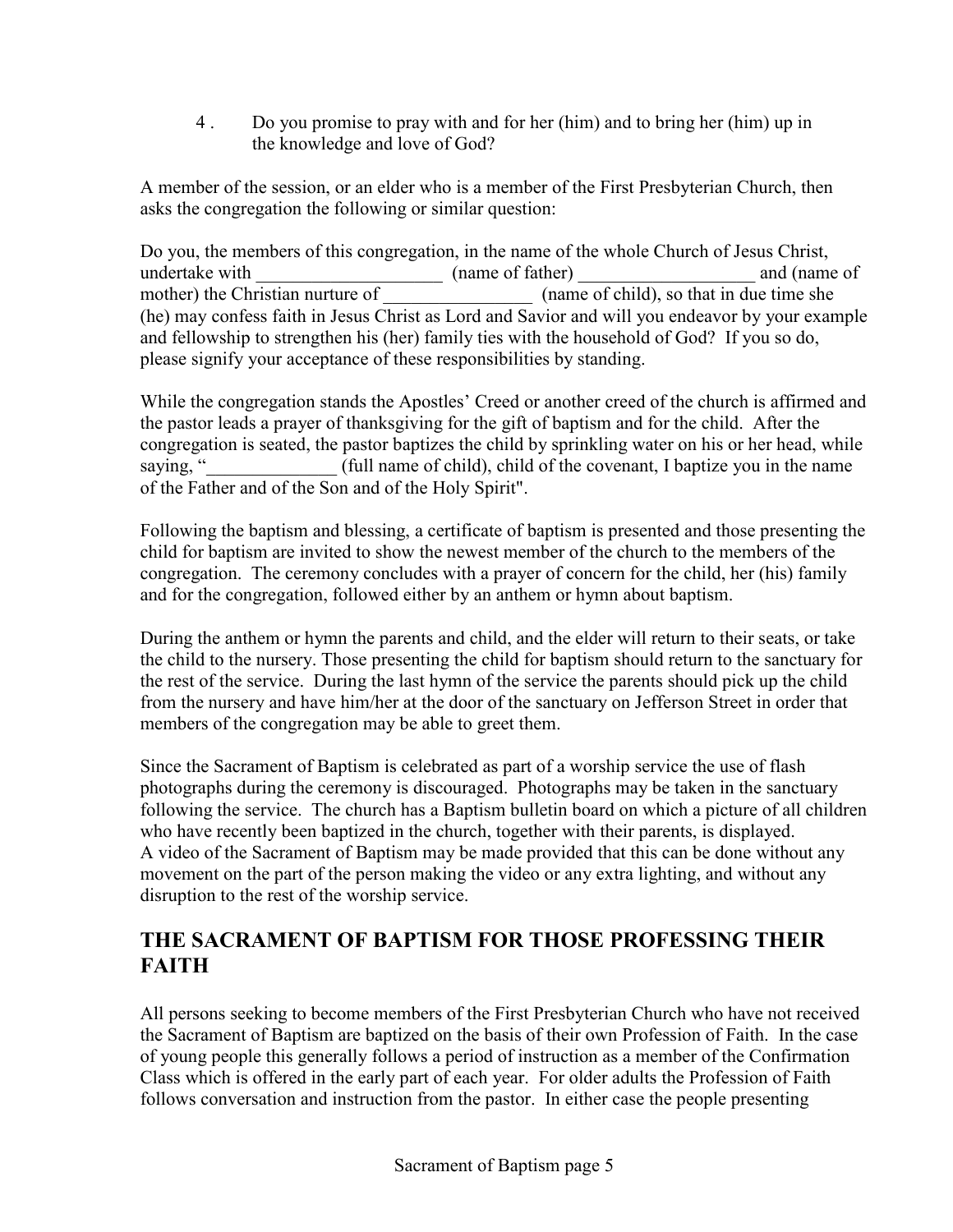themselves for Baptism and membership in the First Presbyterian Church on the basis of their own Profession of Faith must be examined and approved by the session prior to the act of Baptism.

The Sacrament of Baptism for those professing their faith generally is celebrated following the hymn after the sermon. After words of introduction, the persons to be baptized, together with any persons who have previously been baptized who are coming to make a Profession of Faith, as well as the members of the session or other elders of the First Presbyterian Church who will be supporting them are invited to join the pastor at the baptismal font which is located at the front of the sanctuary on the east side closest to the fellowship hall.

After a statement concerning the meaning of one's Profession of Faith the pastor asks all those professing their faith the following or similar questions:

- 1. Do you acknowledge yourselves to be sinners in the sight of God, justly deserving God's displeasure, and without hope except in God's sovereign mercy?
- 2. Do you believe in the Lord Jesus Christ as the Son of God and Savior of sinners, and do you receive and depend upon Christ alone for your salvation as offered in the gospel?
- 3. Do you now resolve and promise, in humble reliance upon the grace of the Holy Spirit, that you will endeavor to live as becomes the followers of Christ?
- 4. Do you promise to serve Christ in the church by supporting and participating in its service to God and its ministry to others to the best of your ability?
- 5. Do you submit yourselves to the government and discipline of the church and promise to further its purity and peace?

After a statement concerning the meaning of the Sacrament of Baptism and a prayer of thanksgiving the pastor baptizes the persons concerned by sprinkling water on his (her) head while saying, " (name of person) I baptize you in the name of the Father and of the Son and of the Holy Spirit".

Following the welcome and charge to the new members and to the congregation, certificates of church membership are presented by the clerk of session. The ceremony concludes with a prayer led by the pastor, after which all involved in the Sacrament of Baptism will return to their seats. At the conclusion of the service all those persons who have made their professions of faith together with the elders who has stood with them shall stand at the door to the sanctuary on Jefferson Street in order that members of the congregation may greet them.

Since the Sacrament of Baptism is celebrated as part of a worship service the use of flash photographs during the ceremony is discouraged. Photographs may be taken in the sanctuary following the service. The church has a bulletin board on which are displayed pictures of all persons who have been received as members of the church.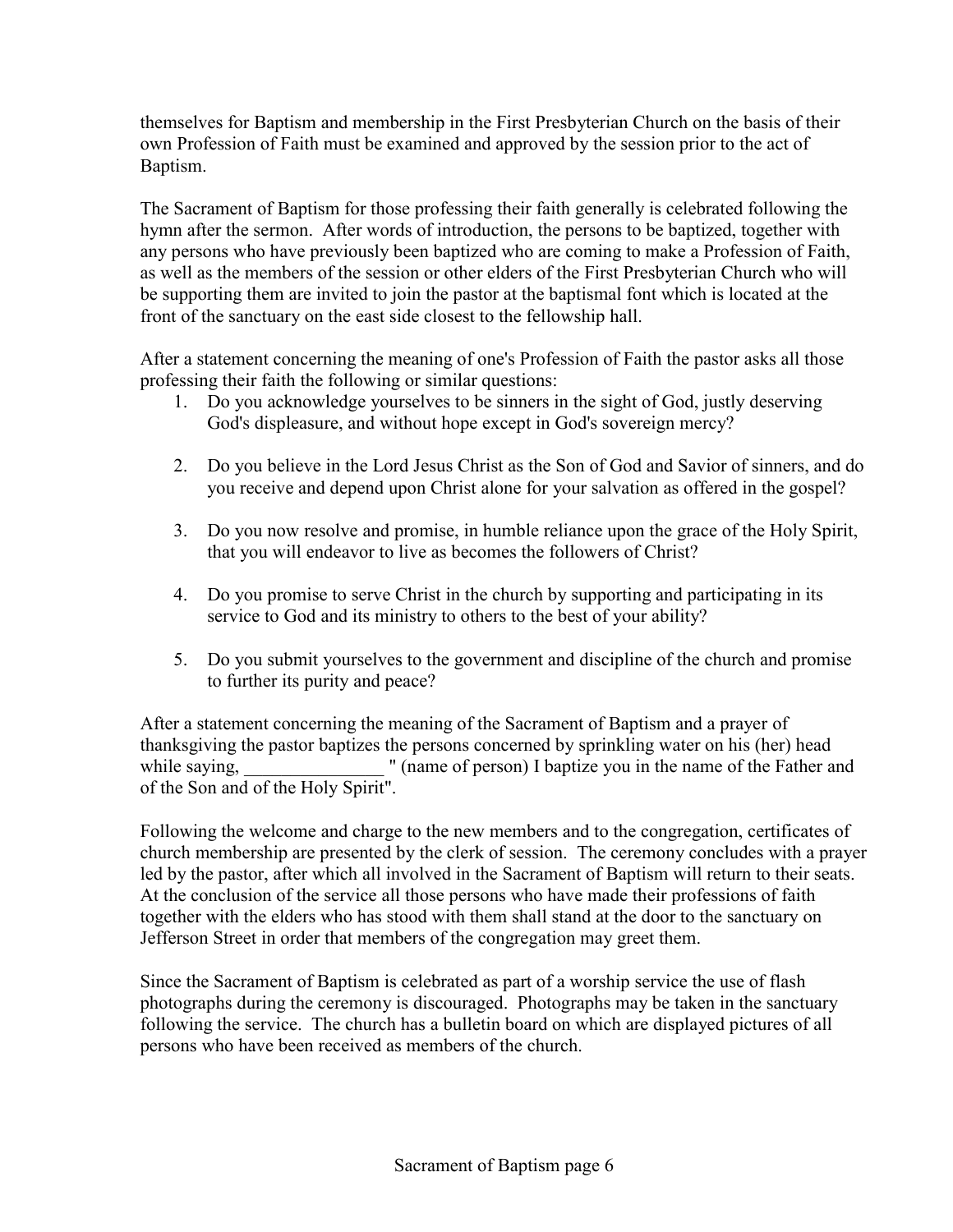A video of the Sacrament of Baptism may be made provided that this can be done without any movement on the part of the person making the video or any extra lighting, and without any disruption to the rest of the worship service.

## PRACTICAL CONSIDERATIONS AND SUGGESTIONS FROM THE SESSION OF THE FIRST PRESBYTERIAN CHURCH, MARIANNA

## 1. THE BAPTISM OF THE CHILDREN OF MEMBERS OF THE FIRST PRESBYTERIAN CHURCH

 The session would like to encourage parents, who are members of the First Presbyterian Church, to give serious consideration to presenting their infants for the Sacrament of Baptism at the earliest convenient time. The pastor, or any member of the session, will be happy to talk with you concerning this matter. A specific date should be set only after consultation with the pastor.

## 2. THE BAPTISM OF CHILDREN OF NEW MEMBERS OF THE FIRST PRESBYTERIAN CHURCH

The session recognizes that in our mobile society, there are many who become members of the First Presbyterian Church whose previous church background has either not permitted or not encouraged the presentation of infants for the Sacrament of Baptism. The session would like to encourage those parents, who are now members of this congregation, and who have not presented their children for Baptism to do so at an appropriate time. The pastor, or any member of the session, will be happy to talk with you about this matter.

# 3. THE RESPONSIBILITY OF THE CONGREGATION

As stated earlier, in the act of Baptism for infants in the Presbyterian Church (U.S.A.), the entire congregation, as a covenant community, is asked to assume, together with the parents, the responsibility for the Christian nurture of the child, so that in due time, he or she may confess faith in Jesus Christ as Lord and Savior. Since this responsibility is assumed by the congregation on behalf of the whole Church of Jesus Christ, the Presbyterian Church, unlike some other Churches, does not require God-parents or sponsors for the child being baptized.